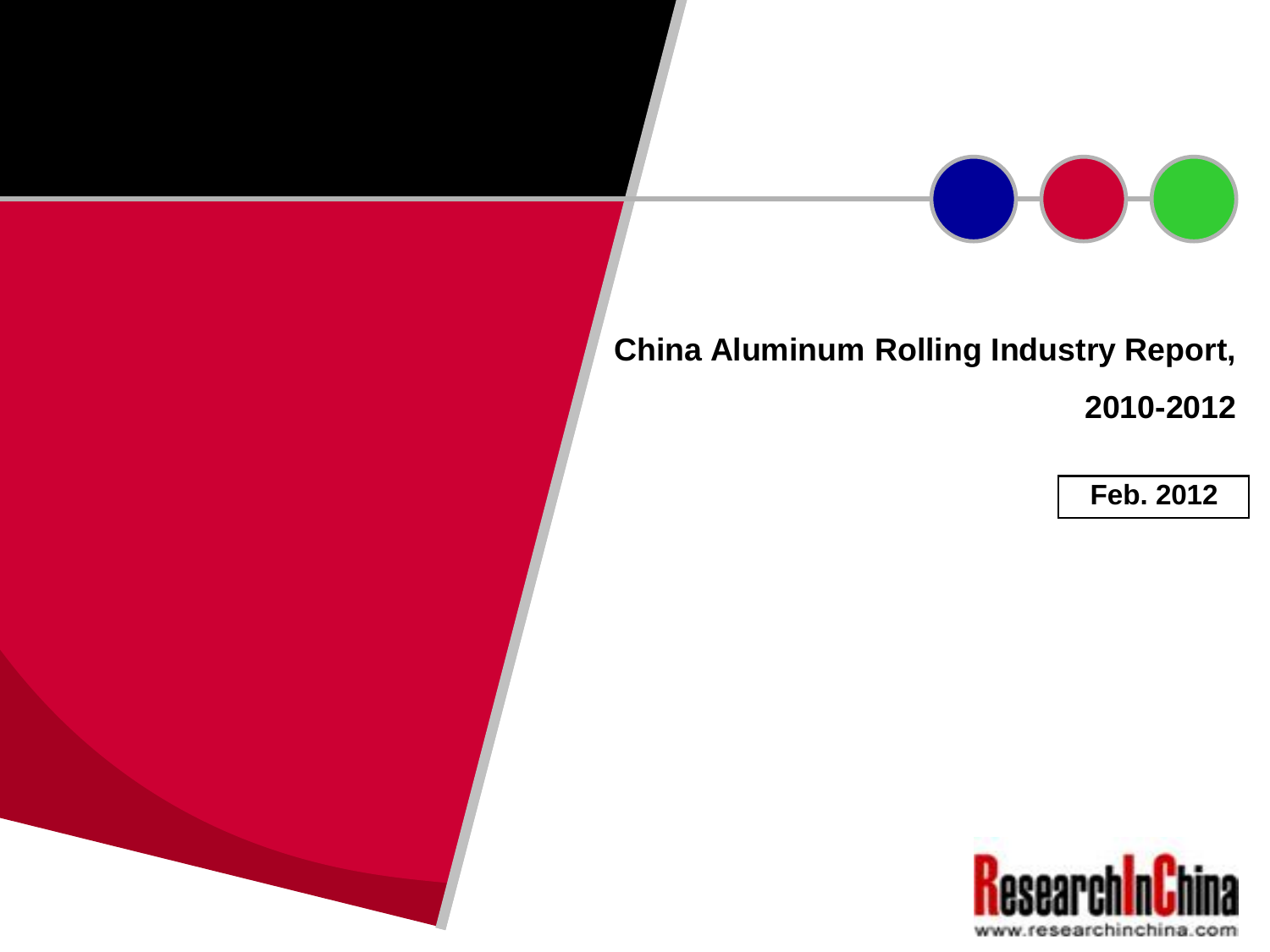## esearch **n** th

The Vertical Portal for China Business Intelligence

#### **STUDY GOAL AND OBJECTIVES**

This report provides the industry executives with strategically significant competitor information, analysis, insight and projection on the competitive pattern and key companies in the industry, crucial to the development and implementation of effective business, marketing and R&D programs.

#### **REPORT OBJECTIVES**

- To establish a comprehensive, factual, annually updated and costeffective information base on market size, competition patterns, market segments, goals and strategies of the leading players in the market, reviews and forecasts.
- To assist potential market entrants in evaluating prospective acquisition and joint venture candidates.
- To complement the organizations' internal competitor information gathering efforts with strategic analysis, data interpretation and insight.
- To suggest for concerned investors in line with the current development of this industry as well as the development tendency.
- To help company to succeed in a competitive market, and

#### **METHODOLOGY**

Both primary and secondary research methodologies were used in preparing this study. Initially, a comprehensive and exhaustive search of the literature on this industry was conducted. These sources included related books and journals, trade literature, marketing literature, other product/promotional literature, annual reports, security analyst reports, and other publications. Subsequently, telephone interviews or email correspondence was conducted with marketing executives etc. Other sources included related magazines, academics, and consulting companies.

#### **INFORMATION SOURCES**

The primary information sources include China Custom and Wind.

Copyright 2012 ResearchInChina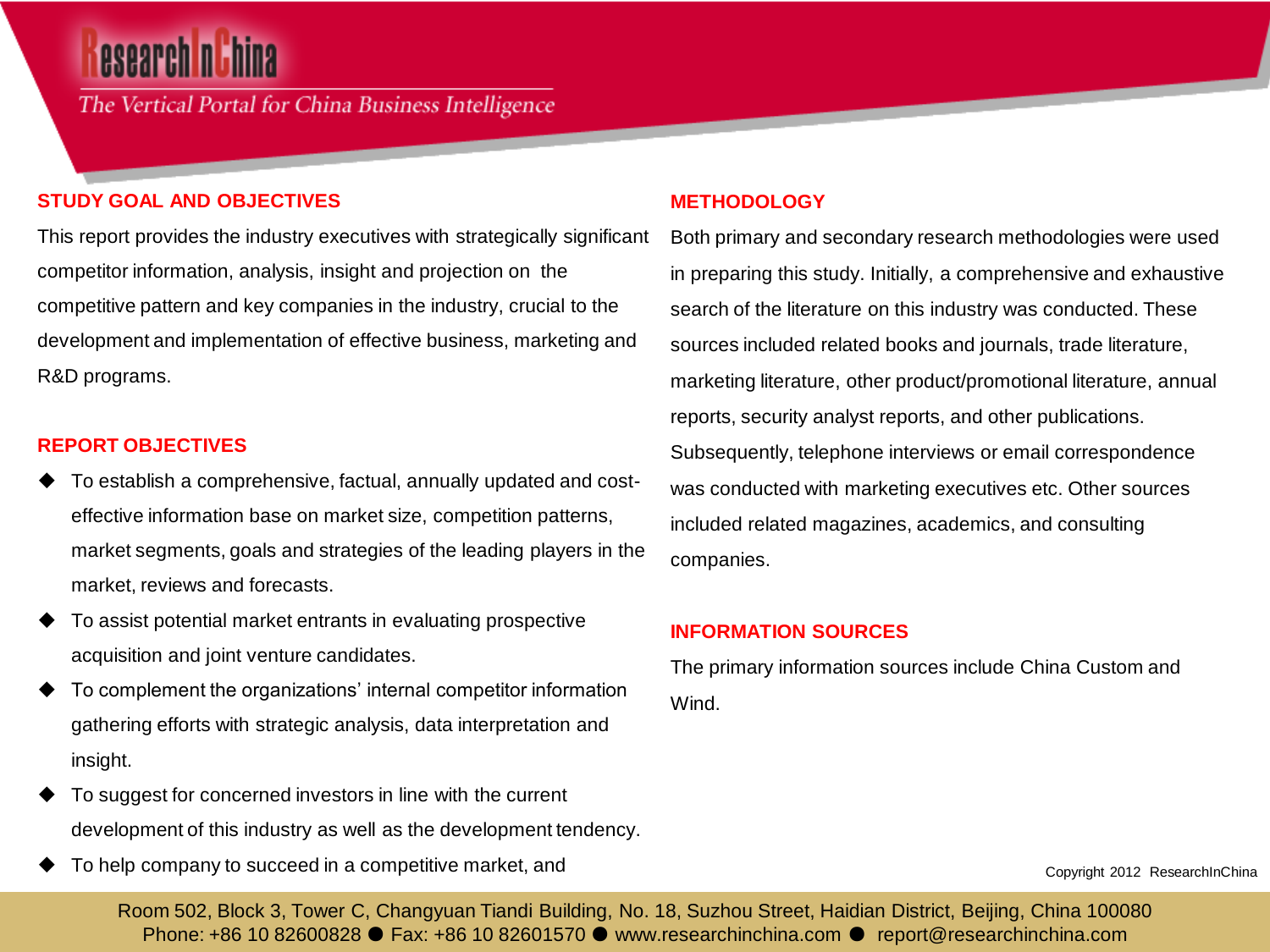## esearch nuhina

The Vertical Portal for China Business Intelligence

### **Abstract**

Aluminum rolling industrial products mainly consists of two categories i.e. aluminum sheet & strip and aluminum foil, and China is currently the world's largest producer and exporter of aluminum sheets, strips and foils. In 2010, China's aluminum sheet & strip capacity reached 7.25 million tons, sharing roughly 23.2% of global total; aluminum foil capacity 2.13 million tons, making up about 35.7%.

Aluminum rolling industry is the area with fastest-growing investment in today's China aluminum processing industry; investment in new industrial products is primarily focused on high-precision aluminum sheet & strip, aluminum thin-sheet for cans, electronic foil, packaging foil and others, and domestic key aluminum processing enterprises involving Southwest Aluminum, Nanshan Aluminum, Weiqiao Aluminum & Electricity, China Zhongwang, etc. all have increased investment in this area. According to the current investment development tendency in this industry, there will emerge seven megaton-level large manufacturers of aluminum sheet, strip & foil during the 12th Five-Year Plan Period (2011-2015).

Based on analyzing the supply-demand structure of global aluminum sheet, strip & foil market, as well as the output, consumption, import & export volume, upstream & downstream sectors and other aspects of Chinese aluminum sheet, strip & foil industry, China Aluminum Rolling Industry Report, 2010-2012 highlights the financials, product mix, investment planning, etc. of 15 major players in the industry.

Being one of the largest integrated aluminum deep-processing enterprises in China, Southwest Aluminum boasts the international advanced hot strip rolling production lines for high-precision aluminum and aluminum alloy sheet & strip. In 2010, the revenue from its aluminum sheet, strip & foil products occupied 81.9% of total operating revenue. At the present stage, the company is conducting a 220 kt/a aluminum alloy casting expansion project, once completed, its annual output of aluminum processing will register one million tons.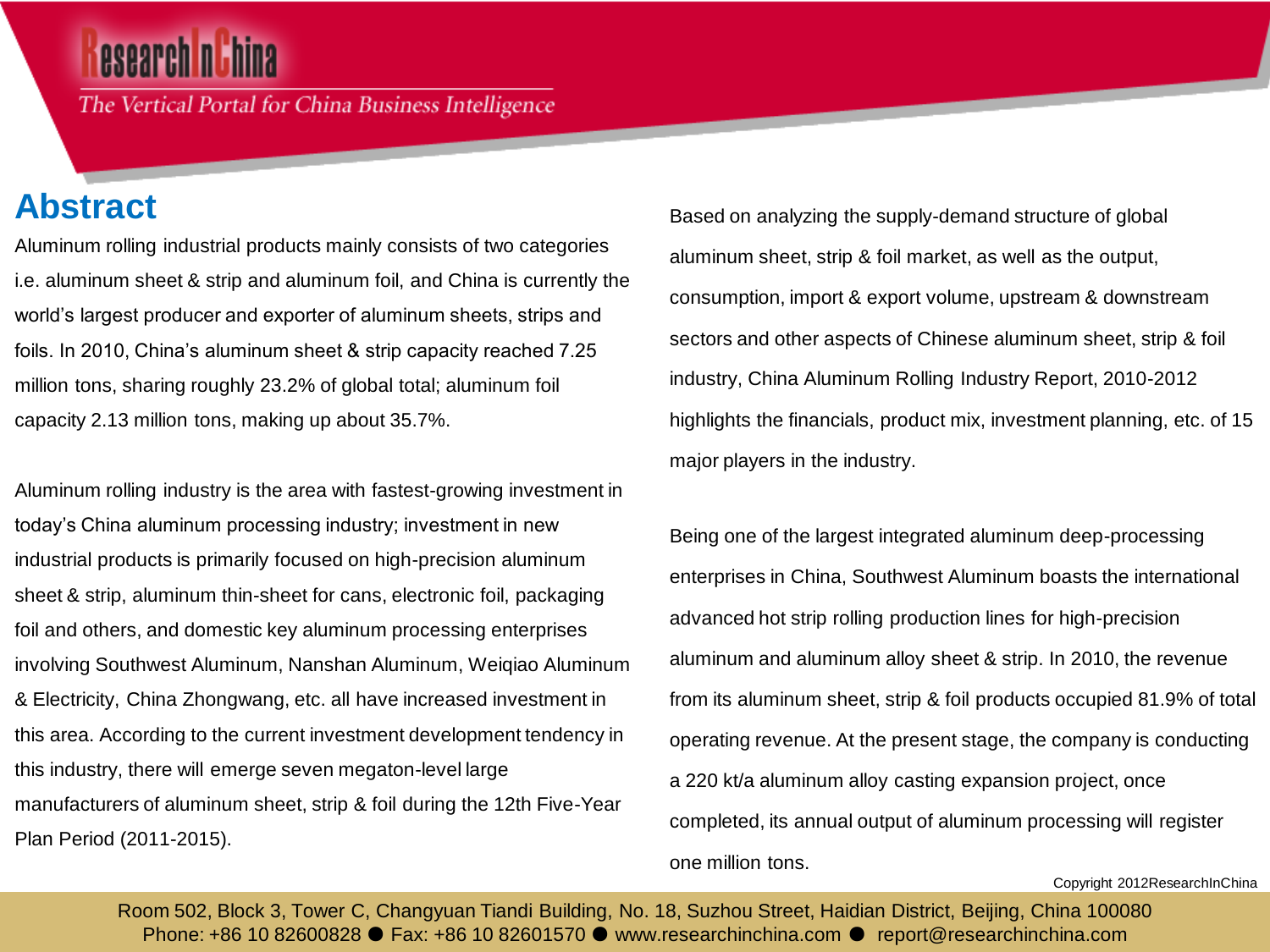## esearch n'hina

The Vertical Portal for China Business Intelligence

**Henan Mingtai Aluminum** is one of China's major manufacturers of aluminum sheets, strips and foils, whose annual capacity in this field amounted to 350 kilotons in 2011, and will hit 400 kilotons in 2012 after the completion of IPO project. CTP aluminum substrate, high-precision aluminum alloy sheet, electronic foil, composite aluminum sheet, strip & foil, etc. are all the focus products for future development.

#### **Shandong Loften Aluminum Foil** is China's largest

manufacturer of pharmaceutical foils, as well as the second largest household foil producer, currently enjoying a 70% share of domestic pharmaceutical foil market. The company's aluminum sheet, strip & foil projects under construction mainly cover 80 kilotons of aluminum foils and 450 kilotons of aluminum sheets and strips.

Copyright 2012ResearchInChina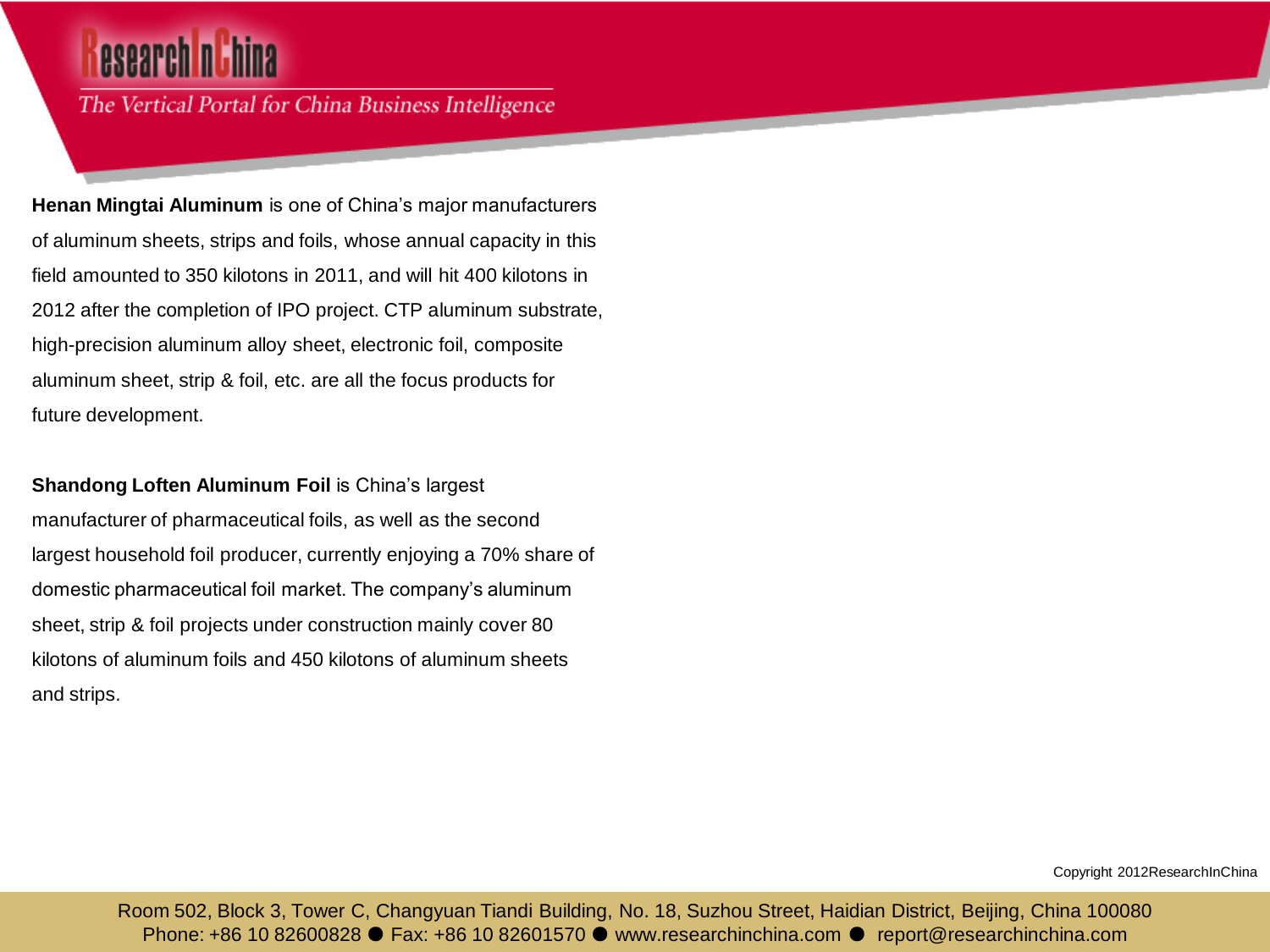# esearch nu hina

### The Vertical Portal for China Business Intelligence

### *Table of contents*

- **1. Overview of Aluminum Rolling Industry**
- 1.1 Definition
- 1.2 Industrial Chain
- **2. Development of Global Aluminum Rolling Industry**
- 2.1 Supply
- 2.2 Demand
- **3. Development of China Aluminum Smelting Industry**
- 3.1 Supply & Demand
- 3.2 Market Price Trends
- **4. Development of China Aluminum Rolling Industry**
- 4.1 Policy Environment
- 4.2 Industrial Characteristics
- 4.2.1 Technical Equipment Level
- 4.2.2 Profit Model
- 4.2.3 Entry Barriers
- 4.3 Supply
- 4.4 Import & Export
- 4.4.1 Aluminum Sheet & Strip
- 4.4.2 Aluminum Foil
- 4.5 Demand
- 4.5.1 Consumption
- 4.5.2 Consumption Pattern
- **5. Application of Aluminum Sheet, Strip & Foil in China**
- 5.1 Applications of Aluminum Sheet & Strip
- 5.1.1 Architecture
- 5.1.2 Packaging
- 5.1.3 Transportation
- 5.1.4 Printing
- 5.2 Applications of Aluminum Foil
- 5.2.1 Heat Transfer
- 5.2.2 Packaging
- 5.2.3 Power Electronics
- **6. Key Aluminum Rolling Enterprises in China**
- 6.1 Aluminum Corporation of China Limited (CHALCO)
- 6.1.1 Profile
- 6.1.2 Operation
- 6.1.3 Aluminum Sheet, Strip & Foil Construction Projects in 2010-2011
- 6.2 Southwest Aluminum (Group) Co., Ltd.
- 6.2.1 Profile
- 6.2.2 Operation
- 6.3 Henan Mingtai Aluminum Industry Co., Ltd.
- 6.3.1 Profile
- 6.3.2 Operation
- 6.3.3 Competitive Advantage
- 6.3.4 Capacity Expansion Planning in 2012

6.4 Asia Aluminum Group 6.5 Zhejiang Dongliang New Material Co., Ltd. 6.5.1 Profile 6.5.2 Operation 6.6 Shandong Nanshan Aluminum Co., Ltd. 6.6.1 Profile 6.6.2 Operation 6.6.3 Under-Construction Projects in 2010- 2014E 6.7 Yunnan Aluminum Co., Ltd. 6.7.1 Profile 6.7.2 Operation 6.7.3 Under-Construction Projects in 2010- 2013E 6.8 China Zhongwang Holdings Limited 6.8.1 Profile 6.8.2 Operation 6.8.3 Investment Planning in 2011-2018 6.9 Shandong Weiqiao Aluminum & Electricity Co., Ltd. 6.10 Guangdong Dongyangguang Aluminum Co., Ltd. 6.11 Zhenjiang Dingsheng Aluminum Co., Ltd. 6.12 Xiashun Holdings Limited 6.13 Jiangsu Alcha Aluminum Co., Ltd.

- 6.14 Shandong Loften Aluminum Foil Co., Ltd.
- 6.15 Ningbo Fubang Jingye Group Co., Ltd.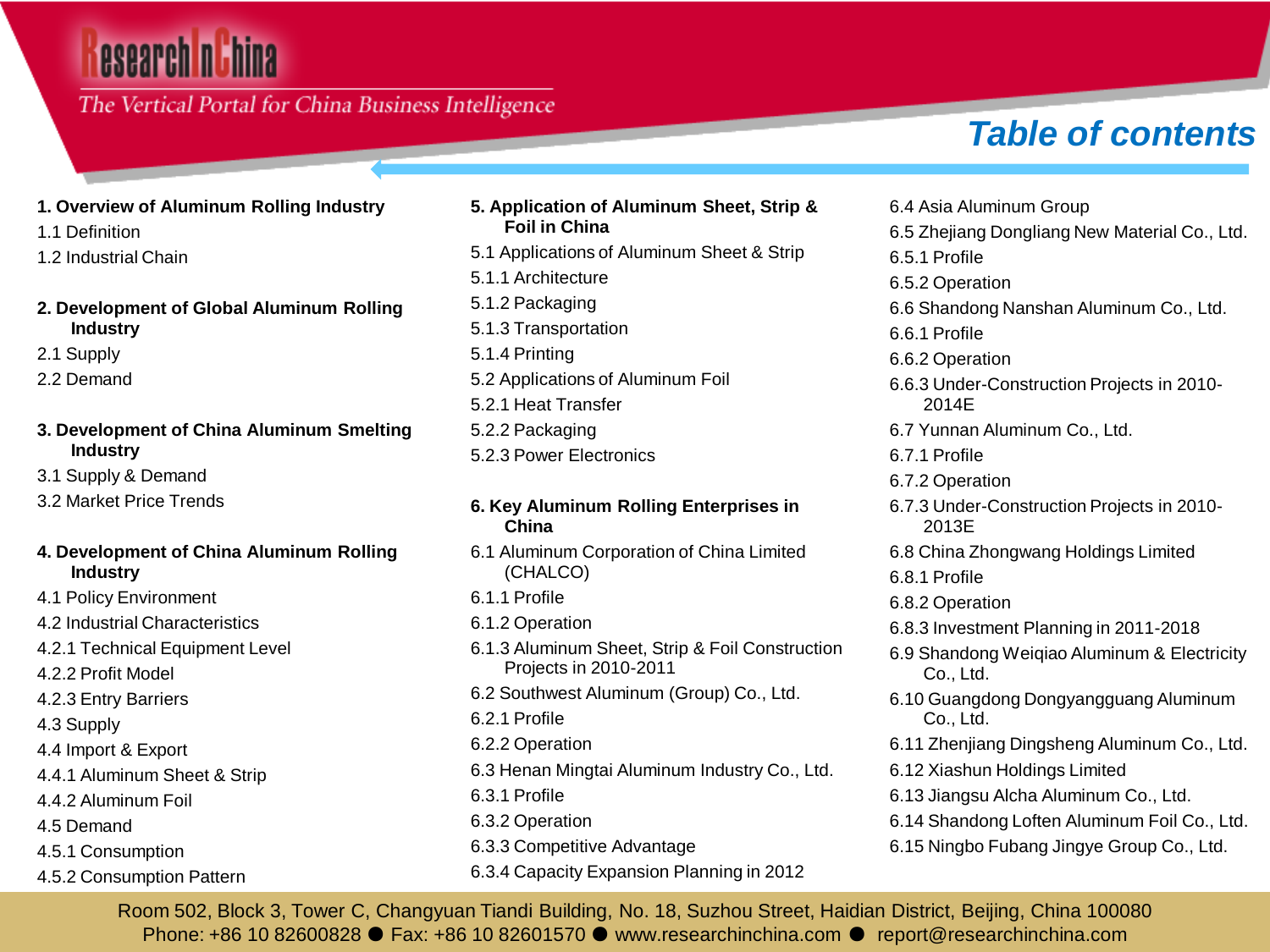# esearch nuhina

#### The Vertical Portal for China Business Intelligence

### *Selected Charts*

- Model Products of Aluminum Rolling Industry
- Aluminum Rolling Industry Chain
- Global Aluminum Sheet & Strip Capacity by Region, 2010
- Global Aluminum Foil Capacity by Region, 2010
- Global Aluminum Foil Demand, 2005-2010
- Output of Electrolytic Aluminum in China, 2005-2011
- Apparent Consumption of Electrolytic Aluminum in China, 2005-2011
- Spot Market Price of LME Aluminum, 2008-2011
- Spot Market Price of SHFE Aluminum in China, 2008-2011
- Major Industrial Policies on China Aluminum Rolling Industry
- Aluminum Sheet & Strip Capacity in China, 2005-2010
- Aluminum Sheet & Strip Output in China, 2005-2010
- Aluminum Foil Capacity in China, 2005-2010
- Aluminum Foil Output in China, 2005-2010
- Export Volume of Aluminum Sheet & Strip in China, 2005-2011
- Import Volume of Aluminum Sheet & Strip in China, 2005-2011
- Export Volume of Aluminum Foil in China, 2005-2011
- Import Volume of Aluminum Foil in China, 2005-2011
- Aluminum Sheet & Strip Consumption in China, 2005-2010
- Aluminum Foil Consumption in China, 2005-2010
- Consumption Pattern of Aluminum Sheet & Strip in China, 2010
- Consumption Pattern of Aluminum Foil in China, 2010
- Aluminum Sheet & Strip Demand in China Architecture Industry, 2005-2010
- Aluminum Sheet & Strip Demand in China Packaging Industry, 2005-2010
- Aluminum Sheet & Strip Demand in China Transportation Industry, 2005-2010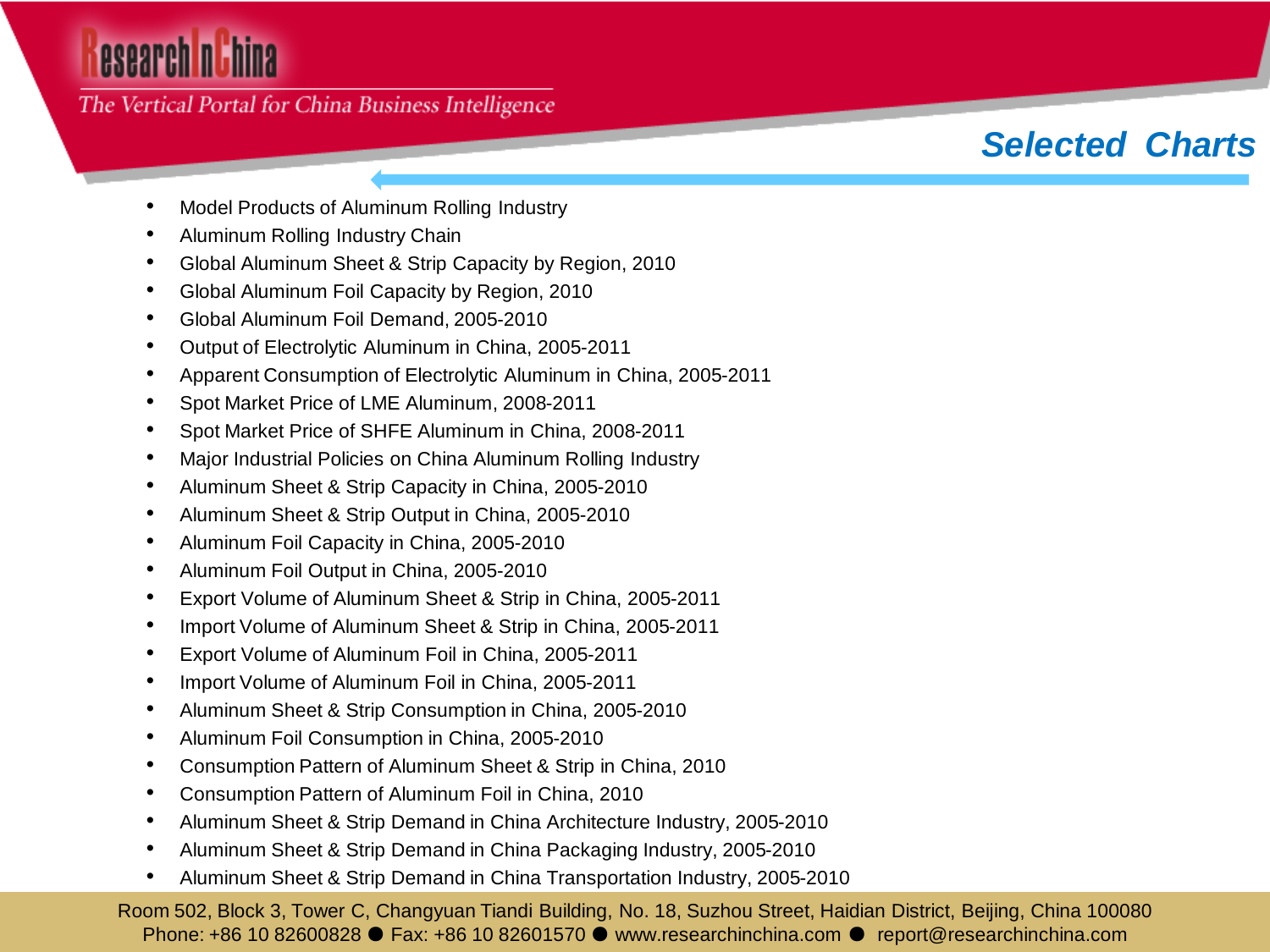## esearch nuhina

The Vertical Portal for China Business Intelligence

### *Selected Charts*

- Aluminum Sheet & Strip Demand in China Printing Industry, 2005-2010
- Aluminum Foil Demand in China Heat Transfer Industry, 2005-2010
- Aluminum Foil Demand in China Packaging Industry, 2005-2010
- Aluminum Foil Demand in China Power Electronics Industry, 2005-2010
- Main Aluminum Processing Subsidiaries of CHALCO
- Operating Revenue & Net Income of CHALCO, 2005-2011
- Operating Revenue & Gross Margin of Aluminum Processing Business of CHALCO, 2008-2011
- Operating Revenue of Southwest Aluminum (Group) Co., Ltd., 2009-2015E
- Operating Revenue Breakdown of Southwest Aluminum (Group) Co., Ltd. by Product, 2010
- Production Line Capacity of Henan Mingtai Aluminum Industry Co., Ltd., 2011
- Output of Main Products of Henan Mingtai Aluminum Industry Co., Ltd. , 2008-2011
- Sales Price of Main Products of Henan Mingtai Aluminum Industry Co., Ltd., 2008-2011
- Processing Fee of Main Products of Henan Mingtai Aluminum Industry Co., Ltd., 2008-2011
- Operating Revenue & Net Income of Henan Mingtai Aluminum Industry Co., Ltd., 2008-2011
- Operating Revenue Breakdown of Henan Mingtai Aluminum Industry Co., Ltd. by Product, 2010
- IPO Projects of Henan Mingtai Aluminum Industry Co., Ltd., 2011
- Operating Revenue & Net Income of Zhejiang Dongliang New Material Co., Ltd., 2008-2011
- Gross Margin of Aluminum Sheet & Strip Business of Zhejiang Dongliang New Material Co., Ltd., 2008-2011
- Operating Revenue Breakdown of Zhejiang Dongliang New Material Co., Ltd. by Product, 2010
- Capacity of Main Products of Shandong Nanshan Aluminum Co., Ltd., 2011
- Operating Revenue & Net Income of Shandong Nanshan Aluminum Co., Ltd., 2008-2011
- Under-Construction Projects of Shandong Nanshan Aluminum Co., Ltd., 2010-2014E
- Capacity of Aluminum Products of Yunnan Aluminum Co. Ltd., 2011
- Operating Revenue & Net Income of Yunnan Aluminum Co. Ltd., 2008-2011
- Operating Revenue Breakdown of Yunnan Aluminum Co. Ltd. by Product, 2011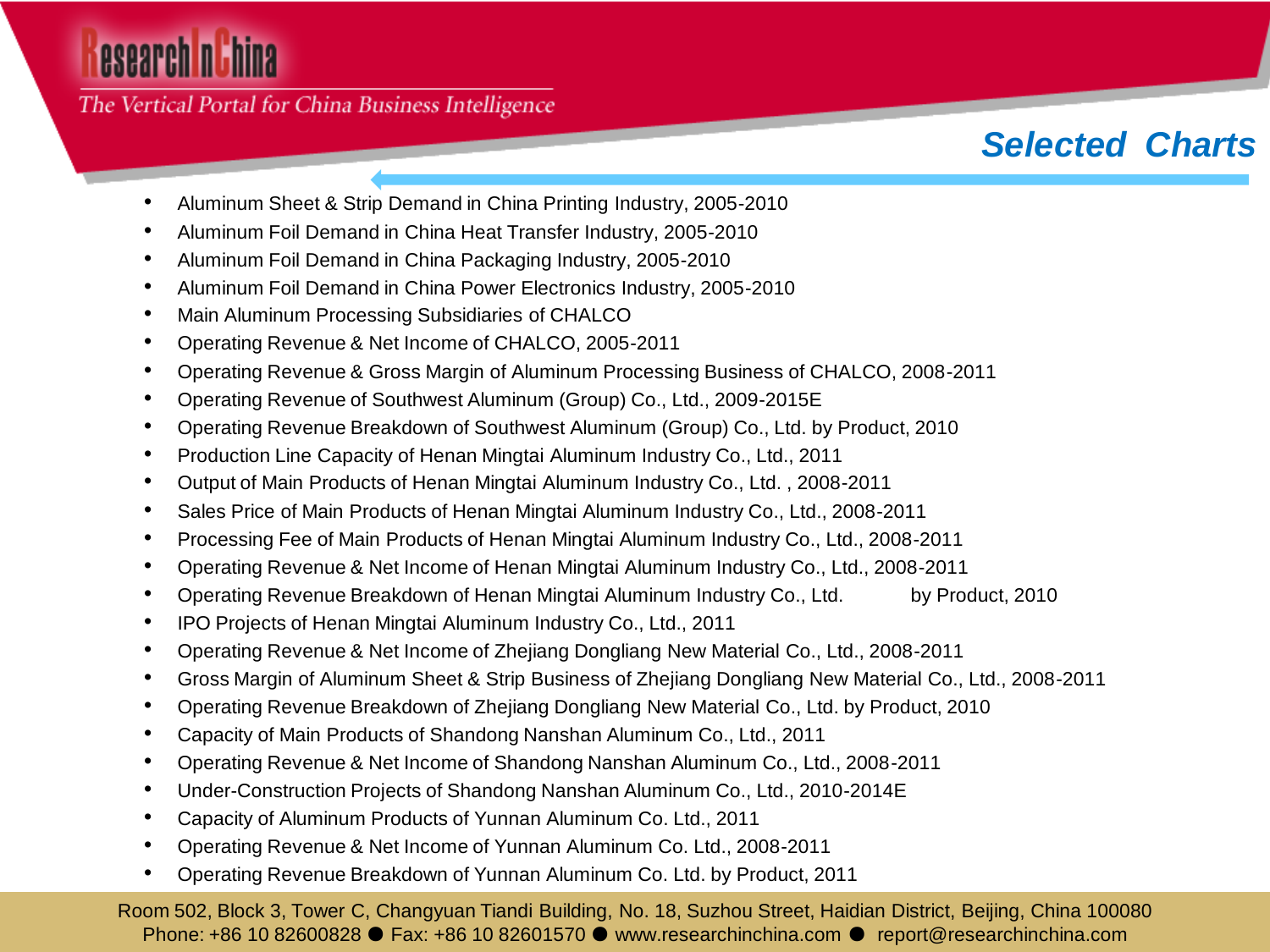# esearch n**ithina**

The Vertical Portal for China Business Intelligence

### *Selected Charts*

- Under-Construction Projects of Yunnan Aluminum Co. Ltd., 2010-2013E
- Operating Revenue & Net Income of China Zhongwang Holdings Limited, 2008-2011
- Investment Projects & Planning of China Zhongwang Holdings Limited, 2011-2018E
- Operating Revenue & Net Income of Guangdong Dongyangguang Aluminum Co., Ltd., 2008-2011
- Operating Revenue Breakdown of Guangdong Dongyangguang Aluminum Co., Ltd. by Product, 2011
- Investment Projects of Guangdong Dongyangguang Aluminum Co., Ltd., 2011-2012
- Aluminum Sheet, Strip & Foil Investment Projects of Zhenjiang Dingsheng Alumium Co., Ltd., 2010-2011
- Aluminum Sheet, Strip & Foil Investment Projects of Xiashun Holdings Limited, 2008-2011
- Operating Revenue & Net Income of Jiangsu Alcha Aluminum Co., Ltd., 2008-2011
- Operating Revenue Breakdown of Jiangsu Alcha Aluminum Co., Ltd. by Product, 2010
- Operating Revenue & Net Income of Shandong Loften Aluminum Foil Co., Ltd., 2008-2011
- Operating Revenue Breakdown of Shandong Loften Aluminum Foil Co., Ltd. by Product, 2011
- Investment Projects & Planning of Shandong Loften Aluminum Foil Co., Ltd., 2010-2017E
- Operating Revenue & Net Income of Ningbo Fubang Jingye Group Co., Ltd., 2008-2011
- Operating Revenue & Net Income of Main Listed Companies in China Aluminum Rolling Industry, 2011